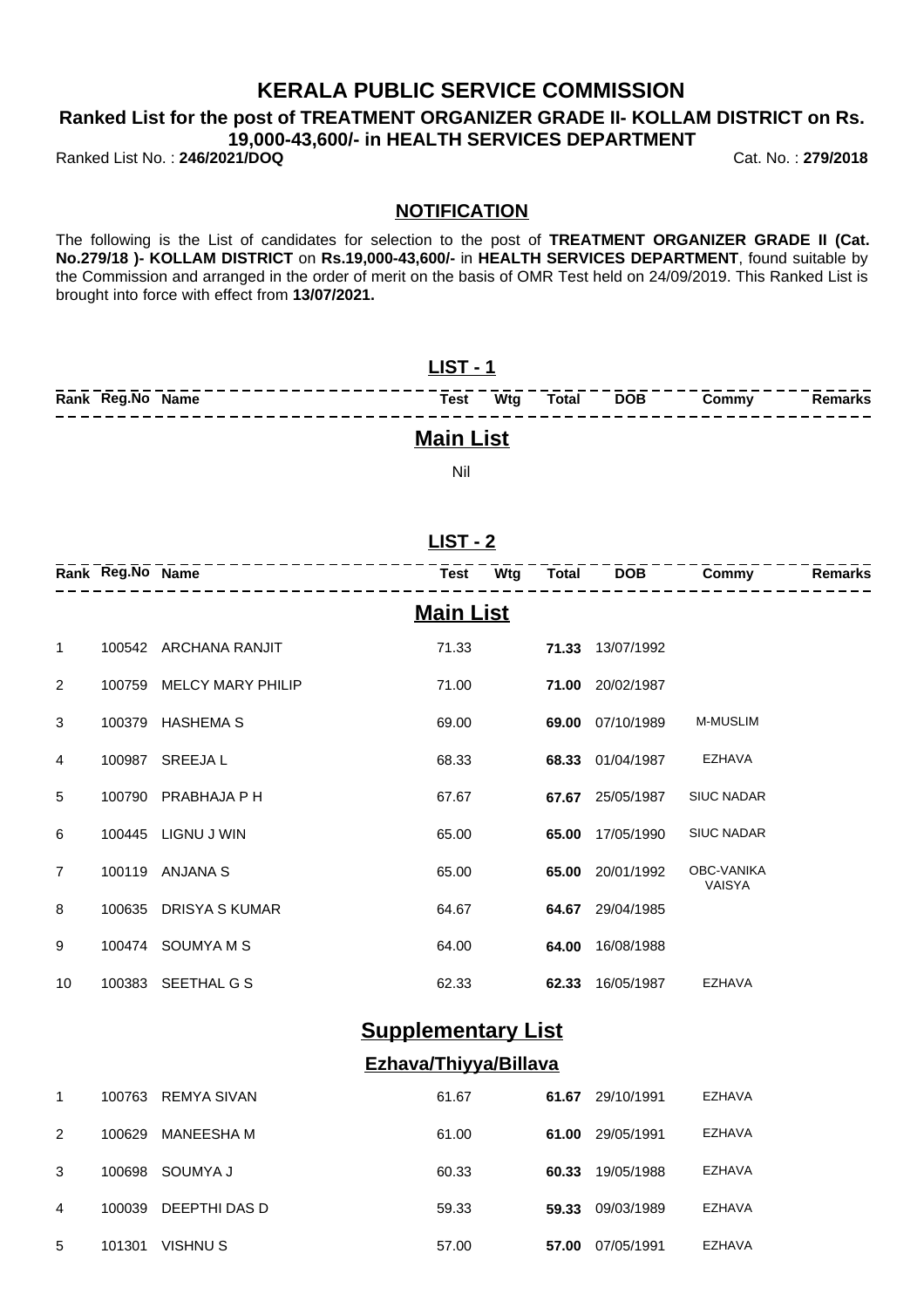|              |        | Rank Reg. No Name ---------------------<br>-------------- | Test<br><b>Wtg</b>         | <b>Total</b> | $\overline{DOB}$ | <b>Commy</b>                                    | Remarks |
|--------------|--------|-----------------------------------------------------------|----------------------------|--------------|------------------|-------------------------------------------------|---------|
|              |        |                                                           | <b>Scheduled Caste</b>     |              |                  |                                                 |         |
| $\mathbf 1$  |        | 100253 ANITHA A                                           | 53.00                      |              |                  | 53.00 25/05/1990 SC-CHERUMAN                    |         |
| 2            |        | 100898 BINDU K M                                          | 49.67                      |              | 49.67 10/12/1986 | SC-PULAYAN                                      |         |
| 3            |        | 100774 SHIJI S                                            | 40.00                      |              | 40.00 24/05/1977 | SC-<br>Thandan(excluding<br>Ezhuvas and Thiyyas |         |
| 4            |        | 100416 VIJITHA V G                                        | 34.67                      |              | 34.67 05/09/1997 | wh<br>SC-SAMBAVAR                               |         |
| 5            |        | 100091 THUSHARA THULASI A T                               | 33.67                      |              | 33.67 10/05/1992 | SC-PULAYA                                       |         |
|              |        |                                                           | <b>Scheduled Tribe</b>     |              |                  |                                                 |         |
| 1            |        | 100430 ASWATHY B S                                        | 3.33                       | 3.33         |                  | 01/10/1989 ST-KANIKARAN                         |         |
|              |        |                                                           | <b>Muslim</b>              |              |                  |                                                 |         |
| 1            |        | 100466 SUBEENA M S                                        | 62.00                      |              | 62.00 31/05/1992 | <b>M-MUSLIM</b>                                 |         |
| 2            |        | 101242 AJIM SHAS                                          | 58.67                      | 58.67        | 13/01/1995       | M-MUSLIM                                        |         |
| 3            |        | 100986 URSILA N                                           | 50.33                      | 50.33        | 19/04/1996       | <b>M-MUSLIM</b>                                 |         |
| 4            | 100151 | BAREERA BEEVI M                                           | 48.33                      |              | 48.33 31/01/1994 | <b>M-MUSLIM</b>                                 |         |
| 5            |        | 100170 ANZA A S                                           | 41.67                      |              | 41.67 15/05/1989 | M-MUSLIM                                        |         |
|              |        |                                                           | <b>Latin Catholics/A.I</b> |              |                  |                                                 |         |
| $\mathbf{1}$ |        | 100672 SONI A                                             | 59.33                      | 59.33        | 23/05/1984       | LC                                              |         |
| 2            |        | 100045 DEXY XAVIER                                        | 53.33                      |              | 53.33 26/04/1986 | LC                                              |         |
| 3            |        | 100784 JIBINYA J B                                        | 44.67                      |              | 44.67 17/10/1989 | LC                                              |         |
| 4            |        | 100404 ANCY V N                                           | 43.33                      | 43.33        | 16/05/1992       | LC                                              |         |
| 5            |        | 100656 ANCHANA VARGHESE V                                 | 42.67                      | 42.67        | 06/04/1992       | LC                                              |         |
|              |        |                                                           | <b>OBC</b>                 |              |                  |                                                 |         |
| 1            |        | 100386 ASWATHY SK                                         | 50.67                      | 50.67        | 25/05/1987       | OBC-<br>VEERASAIVAS[PAN<br>DARAMPANDARAN]       |         |
| 2            |        | 101069 ABHILASH T S                                       | 47.00                      | 47.00        | 30/05/1988       | OBC-VANIKA<br><b>VAISYA</b>                     |         |
| 3            |        | 100494 ANITHA G                                           | 36.00                      | 36.00        |                  | 15/10/1996 OBC-VILAKKITHALA<br><b>NAIR</b>      |         |
| 4            |        | 100882 VAISAKH V                                          | 28.00                      | 28.00        |                  | 29/05/1992 OBC-VILAKKITHALA<br><b>NAIR</b>      |         |
| 5            |        | 100797 ACHU C KANNAN                                      | 22.00                      | 22.00        | 09/05/1992       | OBC-VANIAN                                      |         |
|              |        |                                                           | <b>Viswakarma</b>          |              |                  |                                                 |         |
| 1            | 100293 | LEKHA R NADH                                              | 51.33                      | 51.33        |                  | 10/05/1992 V-VISWAKARMA                         |         |
| 2            | 100559 | DIVYA D ANAND                                             | 47.00                      | 47.00        |                  | 30/05/1986 V-VISWAKARMA                         |         |
| 3            | 100832 | <b>HARIKRISHNAN G</b>                                     | 38.33                      | 38.33        |                  | 02/05/1990 V-VISWAKARMA                         |         |

**2**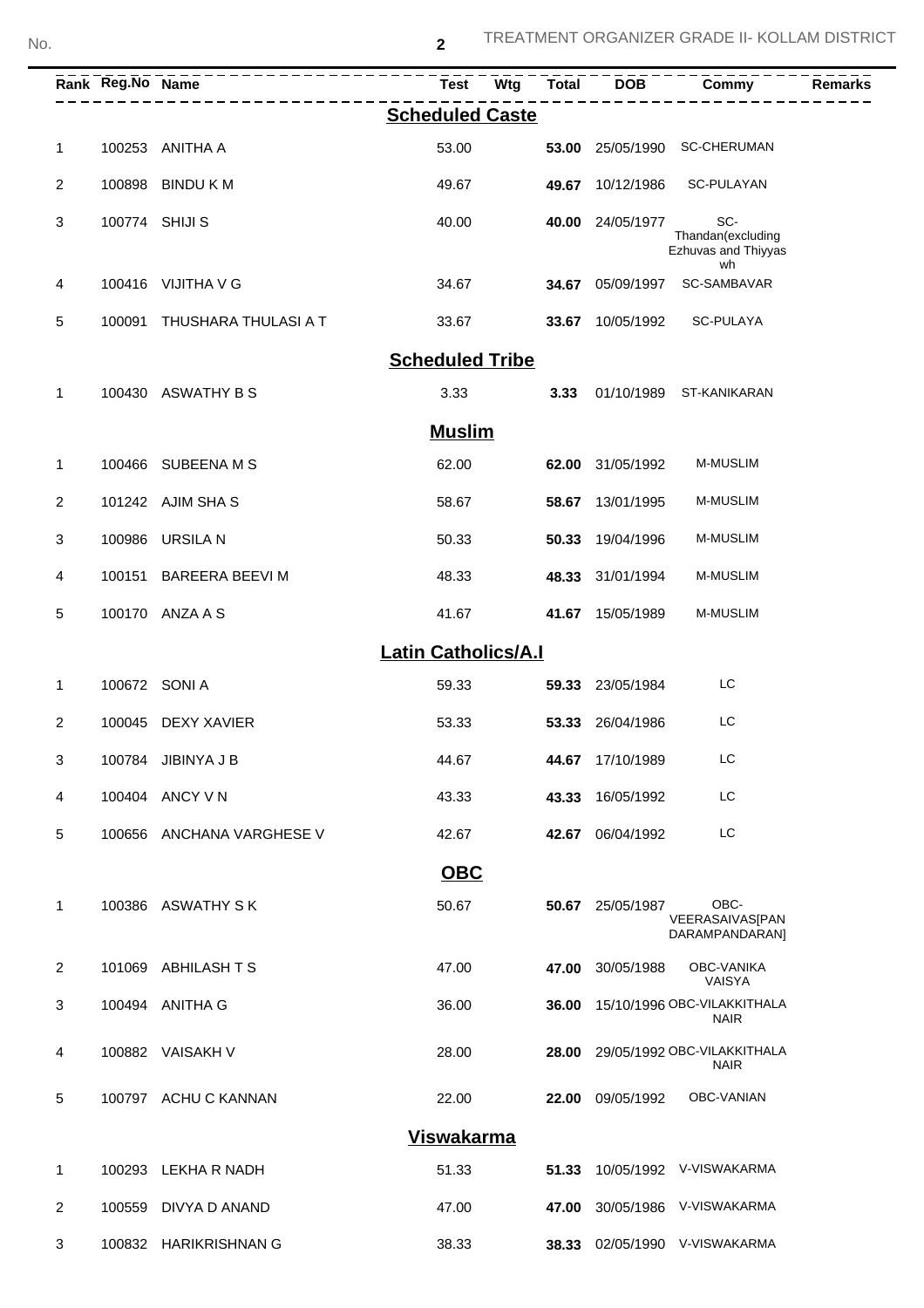|                                                 | Rank Reg.No Name |                           | Test  | -<br>Wtg | <b>Total</b> | <b>DOB</b>       | Commy                          | <b>Remarks</b> |  |
|-------------------------------------------------|------------------|---------------------------|-------|----------|--------------|------------------|--------------------------------|----------------|--|
| 4                                               |                  | -------<br>101046 VIPIN V | 34.67 |          |              |                  | 34.67 10/07/1991 V-VISWAKARMA  |                |  |
| <b>SIUC Nadar</b>                               |                  |                           |       |          |              |                  |                                |                |  |
| 1                                               |                  | 100779 DONI V S           | 58.67 |          |              | 58.67 25/05/1991 | <b>SIUC NADAR</b>              |                |  |
| $\overline{2}$                                  | 100387           | SHAMILY SHAJI M           | 51.33 |          |              | 51.33 31/01/1995 | <b>SIUC NADAR</b>              |                |  |
| 3                                               |                  | 100016 SOUMYANS           | 46.67 |          |              | 46.67 25/05/1989 | <b>SIUC NADAR</b>              |                |  |
| 4                                               |                  | 100634 SHILPA VINCENT R   | 43.00 |          |              | 43.00 21/05/1996 | <b>SIUC NADAR</b>              |                |  |
| <b>Scheduled Caste Converts to Christianity</b> |                  |                           |       |          |              |                  |                                |                |  |
| 1                                               |                  | 101293 ANAND S            | 38.67 |          |              |                  | 38.67 14/04/1995 SCCC-CHERAMAR |                |  |
| $\overline{2}$                                  |                  | 101110 LINU PAPPACHAN     | 9.00  |          | 9.00         |                  | 21/05/1982 SCCC-SAMBAVA        |                |  |
| <b>Dheevara</b>                                 |                  |                           |       |          |              |                  |                                |                |  |
| $\mathbf{1}$                                    |                  | 100054 VARSHA S           | 42.00 |          | 42.00        | 26/04/1985       | D-ARAYAN                       |                |  |
| 2                                               | 100085           | <b>RESHMAR</b>            | 10.33 |          |              | 10.33 24/09/1994 | D-ARAYAN                       |                |  |
| 3                                               |                  | 101037 HARIKRISHNAN R     | 4.67  |          | 4.67         | 04/07/1999       | D-ARAYAN                       |                |  |
| <b>Hindu Nadar</b>                              |                  |                           |       |          |              |                  |                                |                |  |
| 1                                               |                  | 100236 DHANYA S V         | 32.00 |          | 32.00        | 01/06/1993       | <b>HINDU NADAR</b>             |                |  |
| 2                                               |                  | 101132 NITHIN MOHAN M M   | 23.00 |          | 23.00        | 19/04/1996       | <b>HINDU NADAR</b>             |                |  |
| 3                                               | 100677           | JAYASREE V                | 21.67 |          | 21.67        | 13/11/1980       | <b>HINDU NADAR</b>             |                |  |
| 4                                               | 100966           | DHANYA S VIJAYAN          | 21.33 |          | 21.33        | 28/05/1994       | <b>HINDU NADAR</b>             |                |  |
| 5                                               |                  | 101114 SHAJIMON P         | 4.33  |          | 4.33         | 18/09/1998       | <b>HINDU NADAR</b>             |                |  |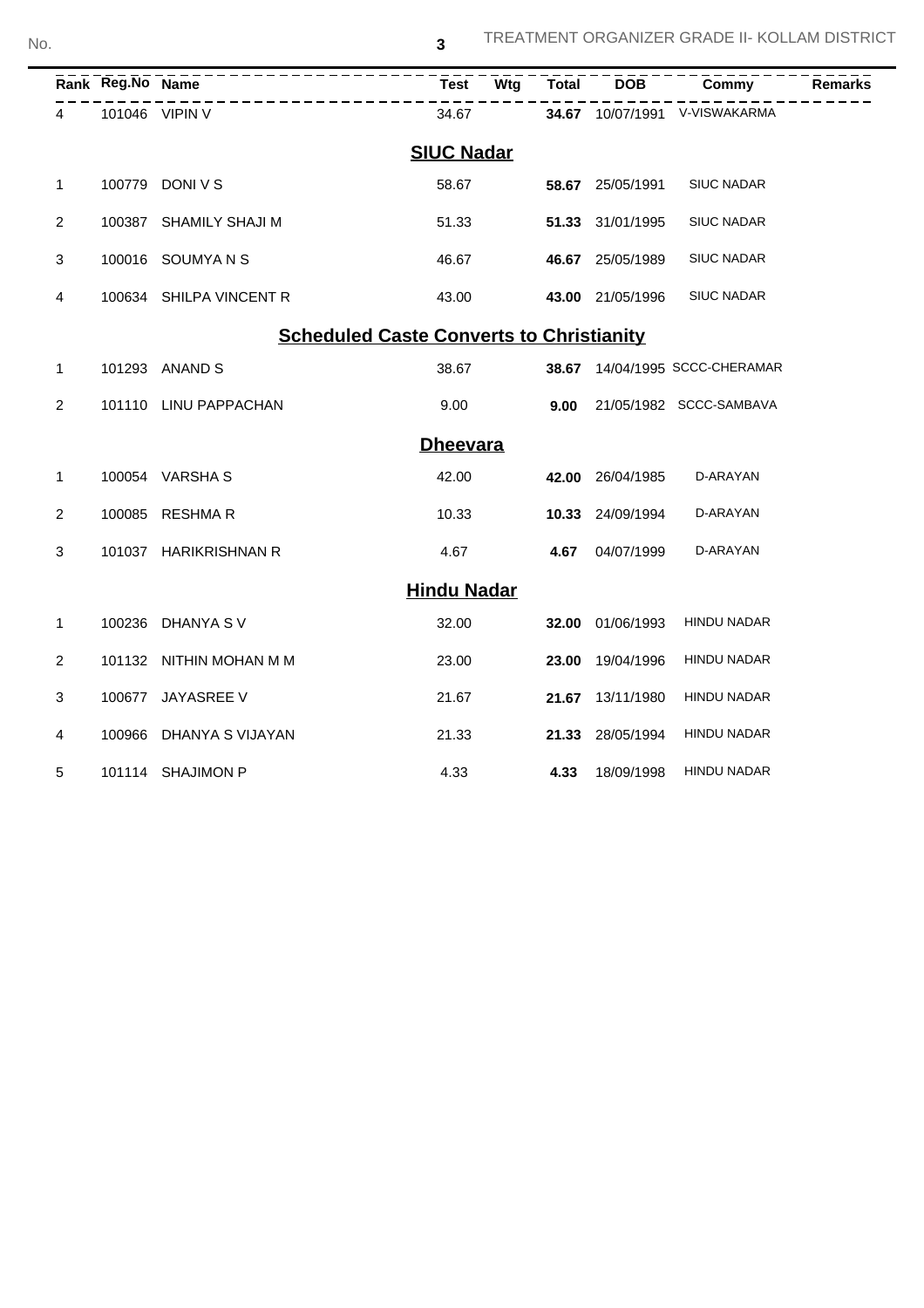**NOTE (1)** :-The Ranked List will remain in force till the publication of a new Ranked list after the expiry of a minimum period of one year or till the expiry of three years whichever is earlier. Candidates from the Ranked List will be advised for appointment in accordance with the rules and orders regarding reservation and rotation as amended from time to time, if applicable, against vacancies reported to the Commission during the pendency of the Ranked List. As the advice for appointment depends on the occurance of vacancies there is no guarantee that all the candidates included in the Ranked List will secure appointment. The candidates remaining in the Ranked List at the time of cancellation will have no claim at all for appointment on the basis of the inclusion of their names in the Ranked List.

**4**

**NOTE (2)** :- According to the existing procedure, revaluation of Answer Script is not allowed. But Answer Scripts will be rechecked if the candidates apply for in the prescribed application form available free of cost from the Enquiry Sections of the various Offices of the Commission or its photocopy, or downloaded and printed in A 4 size paper from the Commission's website **www.keralapsc.gov.in** or Photocopied there from along with prescribed fee of **Rs.85/- (Rupees Eighty five Only)** under the Head of Account **0051 - PSC - 105 - State PSC 99 - Examination Fee** addressed to **The District Officer, Kerala public service commission, District Office, Kollam -691001.** Applications submitted in any other manner will not be considered. A period of 45 (Forty Five) days time to apply for rechecking of Answer scripts will be allowed to candidates with effect from the date on which this Ranked List is uploaded in the Commission's website on or before 02/09/2021. The candidates can avail only one chance after the Approval of Ranked List. Rechecking of invalidated answer scripts due to any defects will not be considered. Application for Rechecking received after the stipulated time will not be entertained and Fee once remitted will not be refunded.

**NOTE (3)** :- Candidates who wish to obtain a photocopy of their OMR Answer Sheet (Part A & Part B) relating to this selection shall remit the Fee of Rs. 335/- (Rupees Three Hundred and thirty five only) in any of the Treasuries in the State **(Head of Account : 0051 - PSC - 800 - State PSC -99-Other Receipts**). The duly filled in application in the prescribed form available from the Commission's website **www.keralapsc.gov.in** along with the original challan should be submitted to **The District Officer,Kerala public service commission, District Office, Kollam -691001** within 45 (Forty Five) days from the date on which this Ranked List is uploaded in the Commission's website**.** A copy of an answer sheet will be issued only once to a candidate.Copies of OMR answer sheets invalidated due to any defect will not be issued. Candidates are prohibited from applying for copy of an answer sheet which is not their own, and legal proceedings will be initiated against those who do so. The last date for receipt of applications is 02/09/2021. Applications received after the prescribed date will not be entertained.

**NOTE (4)** :- The entries put in column (8) are based on the Communities specified by the candidate in their Application forms and proved by them with necessary documents. The candidate whose Communities have not been correctly noted in the Ranked List as proved by them in their Application should intimate the fact to **The District Officer, Kerala public service commission, District Office, Kollam -691001** within one month from the Date of publication of the Ranked List to get the benefit of Reservation to which they are entitled to. In the absence of timely information regarding discrepancies if any, the candidate will be advised as incorporated in the Ranked List.

**NOTE (5)** :- Any candidate can relinquish his/her right for appointment in writing duly attested by a Gazetted Officer of State/ Central Government with Signature, Name, Designation and Office Seal along with a notarized affidavit and a self attested copy of an ID proof bearing photograph as enlisted in the general conditions. The request for relinquishment received within 15 days from the date of publication of Ranked List in the official website of the Commission will be honoured against the requisitions of vacancies that are pending with the Commission up to the finalization of the Ranked List. After the publication of the Ranked List, the request for relinquishment will be considered only if such request is received on or before the date of receipt of requisition, based on which he/she is to be advised.

**NOTE (6)** :- The A part and B part of OMR scripts will be destroyed after completing 6 months period from the date of finalisation of Ranked list, i.e. on 12/01/2021.

E - Ezhava/Thiyya/Billava, SC - Scheduled Caste, ST - Scheduled Tribe, M - Muslim/Mappila, LC/AI - Latin Catholics/Anglo Indian, OBC - Other Backward Class, V - Viswakarma, SIUC N - SIUC Nadar,